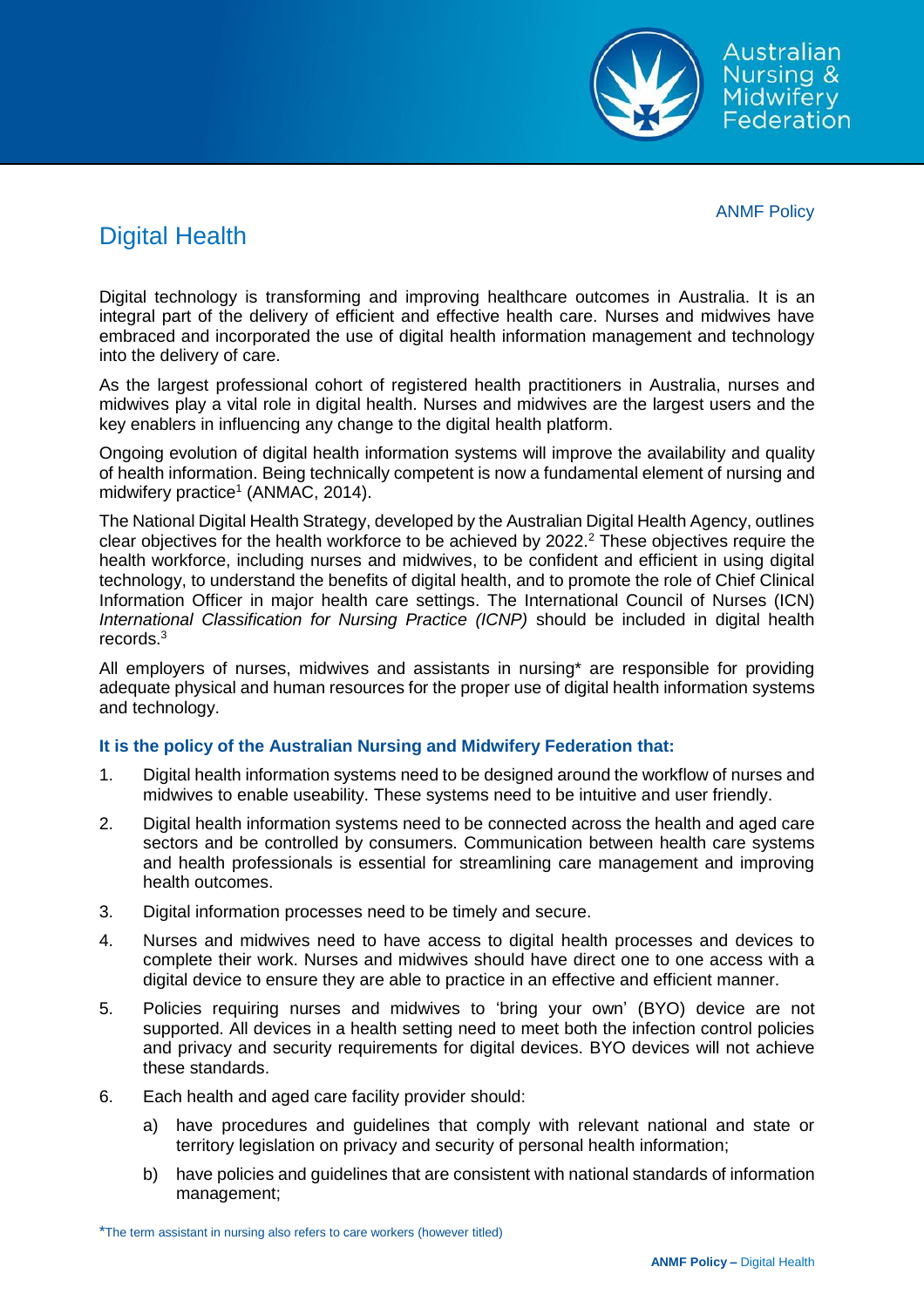

Australian Nursing & Midwiferv Federation

### ANMF Policy

- c) have electronic health records that capture clinical information relevant to nurse sensitive indicators such as those identified in the National Safety and Quality Health Service (NSQHS) Standards;<sup>4</sup>
- d) ensure procedures and guidelines are reviewed regularly;
- e) ensure that these standards are met by all persons with clinical and management responsibilities;
- f) access to digital health information system support services for staff. As providers of services over 24 hrs per day and 7 days per week, nurses and midwives need access to real-time troubleshooting.
- 7. In order to maximise the potential benefits of digital health, the following issues must be adequately addressed in each health and aged care facility:
	- 7.1 It is essential that nurses and midwives are integrally involved in the planning, implementation and evaluation of any change to digital health information management systems. The involvement of nurses and midwives in decisions about the acquisition of information systems must occur prior to purchase;
	- 7.2 the allocation of sufficient resources to facilitate nurses and midwives to properly perform their duties, in particular when the nurse or midwife is working remotely from the health or aged care facility;
	- 7.3 the allocation of adequate resources for the appointment of nurse and/or midwife informaticians who have the appropriate skills to manage the change process associated with the introduction of clinical digital health information systems for nursing and midwifery;
	- 7.4 the need for an interface between nursing, midwifery and other health and aged care facility information systems to enhance continuity of care, reduce duplication of data input, maximise the use of data, and ensure the quality and integrity of data.
- 8. Nurses and midwives are perfectly placed to be the champions of a changing digital platform. Nurses and midwives work in all settings across the health and aged care sectors, and many are advanced users of digital health technology. Nurses and midwives are currently an untapped resource for digital technology. If those who are not as advanced were provided with further education (in work time funded by their employer) they could be harnessed as the leaders in connecting people to digital health technology and connecting healthcare services
- 9. All enterprise agreements should have nurse or midwife informaticians (however titled) as a recognised position within the nursing and midwifery structure.
- 10. Each major health care service should have a Chief Nursing Information Officer (however titled) to represent the needs of nurses and midwives in the health setting and provide leadership in digital health.
- 11. Digital health information systems are disparate, across the health settings. There are no consistent levels of digital implementation, systems or processes. Nurses and midwives are required to provide care in all of these different digital health settings. It is essential that employers provide effective orientation on the specific digital health system including regular ongoing education and support in work time.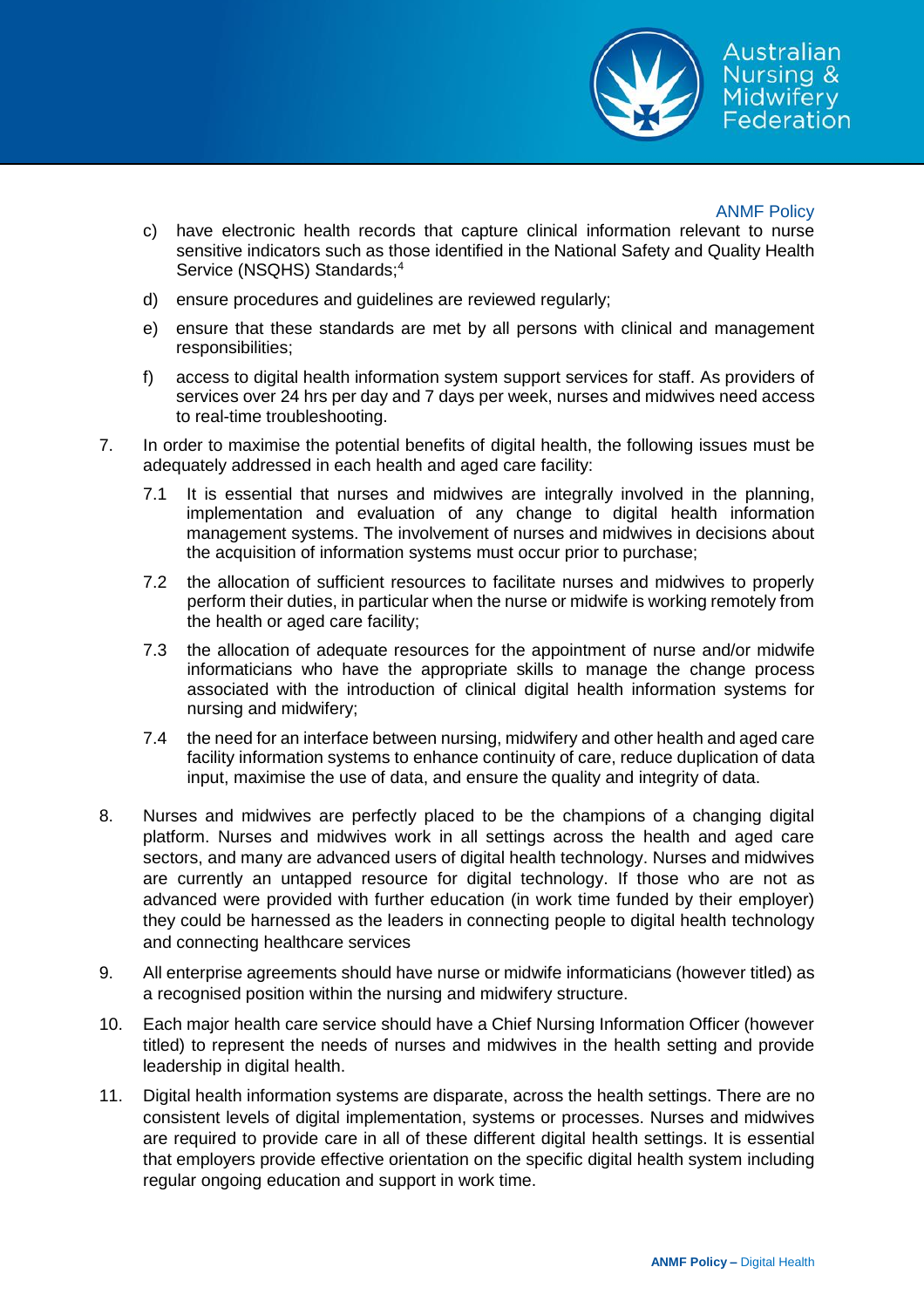

## ANMF Policy

- 12. Some nurses and midwives have not used paper documentation processes in their practice. It is, therefore, important that training is provided for nurses and midwives to enable them to effectively switch to a paper workflow process in the event of digital health information system failure.
- 13. Digital health information management and technology<sup>5</sup> should be an integral part of all pre-registration programs for nurses and midwives.
- 14. It is essential that nursing and midwifery students understand the fundamentals of managing digital health information systems. Education providers need to ensure that students have, at a minimum, access and exposure to these systems in the learning environment, to enable immersion and safe care delivery when they are on placement in the clinical setting.
- 15. Nursing and midwifery students are required to understand coding and the impact data and data collection has on care outcomes. Telehealth and simulated telehealth must be included in undergraduate nursing and midwifery curricula.
- 16. Trust in any digital health system is essential. Both consumers and health practitioners need to know that any digital health platform they are using is safe, ensuring that individuals privacy and confidentiality is protected. All digital health systems need to be managed in accordance with national privacy legislation, and national standards and guidelines on privacy and security.
- 17. Digital health systems must have the highest possible privacy and security standards and continuous monitoring to ensure those standards are met. This responsibility rests with the relevant government authorities and agencies. Any security or data breaches must be investigated and appropriate action taken to mitigate future risk.
- 18. Employers should provide regular opportunities for nurses and midwives to complete cyber security training to ensure they are competent in the privacy and security requirements of digital health information.
- 19. Nurses and midwives should have authorised individual access to digital health information systems with reasonable timed log-out periods for the system.
- 20. All opportunities should be taken to identify, process, retrieve and utilise data in ways which will facilitate care delivery, improve co-ordination of nursing and midwifery services, advance nursing and midwifery knowledge and develop nursing and midwifery practice.
- 21. Any use of health data by commercial organisations or for any commercial purpose is opposed. Such access and or use would significantly undermine public confidence in any digital health information system.
- 22. Private health insurers or travel insurers must not use data collected from any digital health information system for risk assessment purposes.
- 23. Data collection and analytics is an integral part of digital technology and improving health outcomes for people requiring care. It will also continue to build the evidence required to inform nurses' and midwives' practice. However, it is important that data collected is balanced with the workload required.